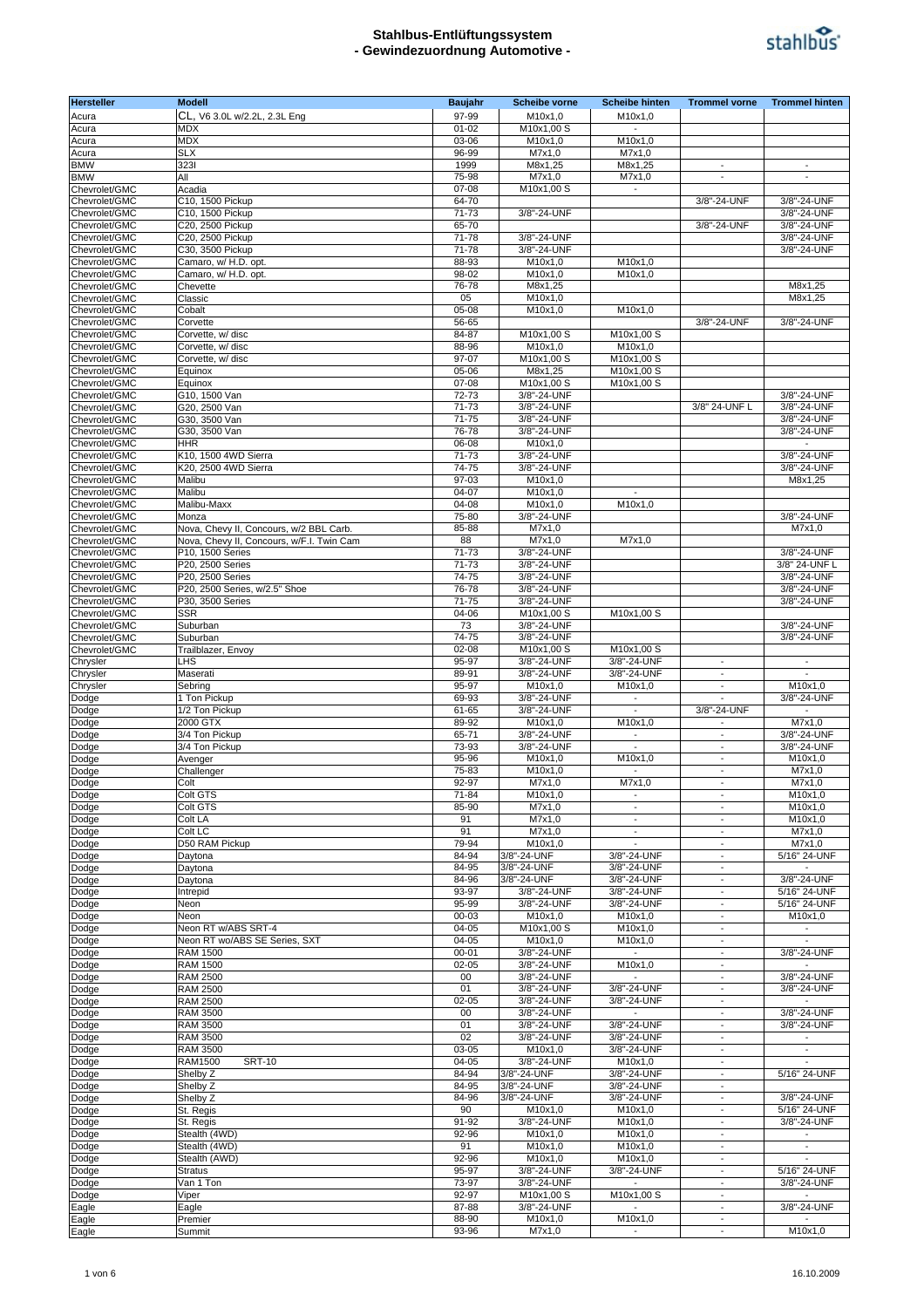

| Hersteller    | <b>Modell</b>                                       | <b>Baujahr</b> | Scheibe vorne | <b>Scheibe hinten</b> | <b>Trommel vorne</b>     | <b>Trommel hinten</b>    |
|---------------|-----------------------------------------------------|----------------|---------------|-----------------------|--------------------------|--------------------------|
| Eagle         | Talon                                               | 90-94          | M10x1,0       | M10x1,0               |                          |                          |
| Eagle         | Vision                                              | 93-94          | 3/8"-24-UNF   | 3/8"-24-UNF           | $\overline{\phantom{a}}$ | 5/16" 24-UNF             |
| Fiat          | All Models                                          | $\blacksquare$ | M8x1,25       | M8x1,25               | $\overline{a}$           | M8x1,25                  |
| Ford          | Aspire                                              | 94-97          | M8x1,0        |                       |                          | M8x1,0                   |
| Ford          | <b>Bronco</b>                                       | 67-75          |               |                       | 3/8"-24-UNF              | 3/8"-24-UNF              |
| Ford          | Bronco                                              | 76-79          | 3/8" 24-UNF L |                       |                          | 3/8"-24-UNF              |
| Ford          | Cobra, Mach 1                                       | 03-04          | M10x1,00 S    | M10x1,00 S            |                          |                          |
| $\bar{F}$ ord | Cobra, Mach 1                                       | 05-08          | M10x1,00 S    | M10x1,00 S            |                          |                          |
| Ford          | Contour                                             | $00\,$         | M8x1,25       | M10x1,0               |                          |                          |
| Ford          | Contour von 5-26-99                                 | 5-26-99        | M8x1,25       | M10x1,00 S            |                          | M8x1,25                  |
| Ford          | To 5-26-99<br>Contour                               | 95-5-26-99     | M10x1,0       | M10x1,00 S            |                          | M8x1,25                  |
| Ford          | Courier                                             | 77-82          | M7x1,0        |                       |                          | $\overline{\phantom{a}}$ |
| $\bar{F}$ ord | Crown Victoria, Country Squire, Custom 500, Galaxie | 65-67          |               |                       | 3/8"-24-UNF              | 3/8"-24-UNF              |
| Ford          | Crown Victoria, Country Squire, Custom 500, Galaxie | 68-71          | 3/8" 24-UNF L |                       | 3/8"-24-UNF              | 3/8"-24-UNF              |
| Ford          | Crown Victoria, Country Squire, Custom 500, Galaxie | 73-78          | 3/8"-24-UNF   | 3/8"-24-UNF           |                          | 3/8"-24-UNF              |
| Ford          | Crown Victoria, Country Squire, Custom 500, Galaxie | 79-91          | 3/8"-24-UNF   |                       |                          | 3/8"-24-UNF              |
| Ford          | Crown Victoria, Country Squire, Custom 500, Galaxie | 92-02          | 3/8"-24-UNF   | 3/8"-24-UNF           |                          |                          |
| Ford          | Crown Victoria, Country Squire, Custom 500, Galaxie | 03-08          | M10x1,00 S    | M10x1,00 S            |                          |                          |
| Ford          | E Series Super Duty                                 | 96-02          | 3/8"-24-UNF   | 3/8"-24-UNF           |                          |                          |
| Ford          | E100, 150 Series 1/2 T. Van                         | 64-74          |               |                       | 3/8"-24-UNF              | 3/8"-24-UNF              |
| Ford          | E100, 150 Series 1/2 T. Van                         | 75-79          | 3/8" 24-UNF L |                       |                          | 3/8"-24-UNF              |
| Ford          | E100, 150 Series 1/2 T. Van                         | 04-07          | 3/8"-24-UNF   | 3/8"-24-UNF           |                          |                          |
| Ford          | E100, 150 Series 1/2 T. Van                         | 08             | 3/8"-24-UNF   | M10x1,0               |                          |                          |
| Ford          | E200, 250 Series 3/4 T. Van                         | 69-74          |               |                       | 3/8"-24-UNF              | 3/8"-24-UNF              |
| Ford          | E200, 250 Series 3/4 T. Van                         | 75-98          | 3/8"-24-UNF   |                       |                          | 3/8"-24-UNF              |
| Ford          | E200, 250 Series 3/4 T. Van                         | 99-07          | 3/8"-24-UNF   | 3/8"-24-UNF           |                          |                          |
| Ford          | E200, 250 Series 3/4 T. Van                         | 08             | 3/8"-24-UNF   | M10x1,0               |                          |                          |
| Ford          | E300, 350 Series 1 T. Van                           |                |               |                       |                          |                          |
| Ford          | E300, 350 Series 1 T. Van, w/1 1/6" wc Bore         | 69-74          |               |                       | 3/8"-24-UNF              | 3/8"-24-UNF              |
| Ford          | E300, 350 Series 1 T. Van, w/1 1/6" wc Bore         | 75-98          | 3/8"-24-UNF   |                       |                          | 3/8"-24-UNF              |
| Ford          | E300, 350 Series 1 T. Van, w/1 1/6" wc Bore         | 99-02          | 3/8"-24-UNF   | 3/8"-24-UNF           |                          | 3/8"-24-UNF              |
| Ford          | E300, 350 Series 1 T. Van. w/1 1/6" wc Bore         | 03-07          | 3/8"-24-UNF   | 3/8"-24-UNF           |                          |                          |
| Ford          | E300, 350 Series 1 T. Van, w/1 1/6" wc Bore         | 08             | 3/8"-24-UNF   | M10x1,0               |                          |                          |
| Ford          | E300, 350 Series 1 T. Van, w/7/8" wc Bore           | 69-74          |               |                       | 3/8"-24-UNF              | 1/4" 28 UNF              |
|               | E450 Series Van                                     | 03-07          | 3/8"-24-UNF   | 3/8"-24-UNF           |                          |                          |
| Ford          |                                                     |                |               |                       |                          |                          |
| Ford          | E450 Series Van                                     | 08             | 3/8"-24-UNF   |                       |                          |                          |
| Ford          | Edge                                                | 07-08          | M8x1,0        | M10x1,0               |                          |                          |
| Ford          | Escape                                              | $01 - 04$      | 3/8"-24-UNF   |                       |                          | M7x1,0                   |
| Ford          | Escape                                              | 05-08          | 3/8"-24-UNF   | 3/8"-24-UNF           |                          |                          |
| Ford          | Escort                                              | 83-90          | 3/8"-24-UNF   |                       |                          | 3/8"-24-UNF              |
| Ford          | Escort                                              | 91-92          | M8x1,0        | M8x1,0                |                          | M8x1,0                   |
| Ford          | Escort                                              | 93-98          | M8x1,0        | M7x1,0                |                          | M8x1,0                   |
| Ford          | Escort ZX2                                          | 97-03          | M8x1,0        | M7x1,0                |                          |                          |
| Ford          | Excursion                                           | $00 - 05$      | M10x1,0       | M10x1,0               |                          |                          |
| Ford          | EXP                                                 | 82-89          | 3/8"-24-UNF   |                       |                          | 3/8"-24-UNF              |
| Ford          | Expedition                                          | 97-08          | 3/8"-24-UNF   | 3/8"-24-UNF           |                          |                          |
| Ford          | Explorer, Sport Trac Series                         | 91-94          | 3/8"-24-UNF   |                       |                          | 3/8"-24-UNF              |
| Ford          | Explorer, Sport Trac Series                         | 95-05          | 3/8"-24-UNF   | 3/8"-24-UNF           |                          |                          |
| Ford          | Explorer, Sport Trac Series                         | 06-08          | M10x1,0       | M10x1,00 S            |                          |                          |
| Ford          | F100 w/ Std. Power Brk                              | 80-83          | 3/8"-24-UNF   |                       |                          | 3/8"-24-UNF              |
| Ford          | F100, 150 Series 1/2 T.                             | 59-67          |               |                       | 3/8"-24-UNF              | 1/4" 28 UNF              |
| Ford          | F100, 150 Series 1/2 T., w/ 7/8" wc Bore            | 76-79          | 3/8"-24-UNF   |                       |                          | 3/8"-24-UNF              |
| Ford          | F100, 150 Series 1/2 T., 2WD, 4WD 68-71             | 68-72          |               |                       | 3/8"-24-UNF              | 1/4" 28 UNF              |
| Ford          | F150                                                | 97-03          | 3/8"-24-UNF   | 3/8"-24-UNF           |                          | 3/8"-24-UNF              |
| Ford          | F150                                                | 04-08          | M10x1,00 S    | M10x1,00 S            |                          |                          |
| Ford          | F200, 250 Series 3/4 T.                             | 66-72          | 3/8" 24-UNF L |                       | 3/8"-24-UNF              | 3/8"-24-UNF              |
| Ford          | F200, 250 Series 3/4 T., 4WD                        | 67-75          |               |                       | 3/8"-24-UNF              | 3/8"-24-UNF              |
| Ford          | F200, 250 Series 3/4 T., 4WD                        | 73-79          | 3/8" 24-UNF L |                       |                          | 3/8"-24-UNF              |
| Ford          | F200, 250 Series 3/4 T., Single Piston              | 86-94          | 3/8" 24-UNF L |                       |                          | 3/8"-24-UNF              |
| Ford          | F200, 250 Series 3/4 T., Single Piston              | 95-98          | 3/8"-24-UNF   |                       |                          | 3/8"-24-UNF              |
| Ford          | F200, 250 Series 3/4 T., Single Piston              | 99-07          | 3/8"-24-UNF   | 3/8"-24-UNF           |                          |                          |
| Ford          | F200, 250 Series 3/4 T., Single Piston              | 08             | 3/8"-24-UNF   | M10x1,0               |                          |                          |
| Ford          | F200, 250 Series 3/4 T., w/ Dual Piston             | 80-85          | 3/8" 24-UNF L |                       |                          | 3/8"-24-UNF              |
| Ford          | F300, 350 Series 1 T.                               | 57-66          |               |                       | 3/8"-24-UNF              | 3/8" 24-UNF L            |
| Ford          | F300, 350 Series 1 T.                               | 67             |               |                       | 3/8"-24-UNF              | 3/8"-24-UNF              |
| Ford          | F300, 350 Series 1 T.                               | 68-72          | 3/8" 24-UNF L |                       | 3/8"-24-UNF              | 3/8"-24-UNF              |
| Ford          | F300, 350 Series 1 T.                               | 73-94          | 3/8" 24-UNF L |                       |                          | 3/8"-24-UNF              |
| Ford          | F300, 350 Series 1 T.                               | 95-97          | 3/8"-24-UNF   |                       |                          | 3/8"-24-UNF              |
| Ford          | F300, 350 Series 1 T.                               | 98-04          | M10x1,0       | M10x1.0               |                          |                          |
| Ford          | F300, 350 Series 1 T.                               | 05-08          | 3/8"-24-UNF   | 3/8"-24-UNF           |                          |                          |
| Ford          | F450, 550 Super Duty                                | 88-98          | 3/8"-24-UNF   | 3/8"-24-UNF           |                          |                          |
| Ford          | F450, 550 Super Duty                                | 99-04          | M10x1,0       | M10x1,0               |                          |                          |
| Ford          | F450, 550 Super Duty                                | 05-08          | 3/8"-24-UNF   | 3/8"-24-UNF           |                          |                          |
| Ford          | F53/59 Stripped Chassis                             | 89-97          | 3/8"-24-UNF   | 3/8"-24-UNF           |                          |                          |
| Ford          | F53/59 Stripped Chassis                             | 99-02          | M10x1,0       | M10x1,0               |                          |                          |
| Ford          | Fairmont, Futura                                    | 78-83          | 3/8"-24-UNF   |                       |                          | 1/4" 28 UNF              |
|               | Fairmont, Futura                                    |                | 3/8"-24-UNF   |                       |                          | 3/8"-24-UNF              |
| Ford          |                                                     | 78-83<br>65-66 |               |                       | 1/4" 28 UNF              | 3/8"-24-UNF              |
| Ford<br>Ford  | Falcon, Futura, Sprint<br>Falcon, Futura, Sprint    | 67-70          |               |                       | 1/4" 28 UNF              | 1/4" 28 UNF              |
|               |                                                     |                | 3/8" 24-UNF L |                       | 1/4" 28 UNF              | 3/8"-24-UNF              |
| Ford          | Falcon, Futura, Sprint                              | 67-70          |               |                       |                          |                          |
| Ford          | Fiesta                                              | 77-80          | M10x1,00 S    |                       |                          | M10x1,00 S               |
| Ford          | Focus                                               | 00-04          | M8x1,25       | M7x1,0                |                          | M10x1,00 S               |
| Ford          | Focus                                               | 05-07          | M8x1,25       | M7x1,0                |                          |                          |
| Ford          | Focus                                               | 08             | M10x1,00 S    | $\sim$                |                          |                          |
| Ford          | Freestar                                            | 04-07          | M10x1,00 S    | M10x1,00 S            |                          |                          |
| Ford          | Fusion                                              | 06-08          | M8x1,0        | M10x1,0               |                          |                          |
| Ford          | Granada                                             | 75-79          | 3/8"-24-UNF   | 3/8"-24-UNF           |                          | 3/8"-24-UNF              |
| Ford          | Granada, w/ 10" rear drum                           | 80-82          | 3/8"-24-UNF   |                       |                          | 3/8"-24-UNF              |
| Ford          | Granada, w/ 9" rear drum                            | 80-82          | 3/8"-24-UNF   |                       |                          | 1/4" 28 UNF              |
| Ford          | GT                                                  | 05-06          | M10x1,00 S    | M10x1,00 S            |                          |                          |
| Ford          | LTD                                                 | 65-67          |               |                       | 3/8"-24-UNF              | 3/8"-24-UNF              |
| Ford          | LTD                                                 | 68-72          | 3/8" 24-UNF L |                       | 3/8"-24-UNF              | 3/8"-24-UNF              |
| Ford          | LTD                                                 | 73-78          | 3/8"-24-UNF   | 3/8"-24-UNF           |                          | 3/8"-24-UNF              |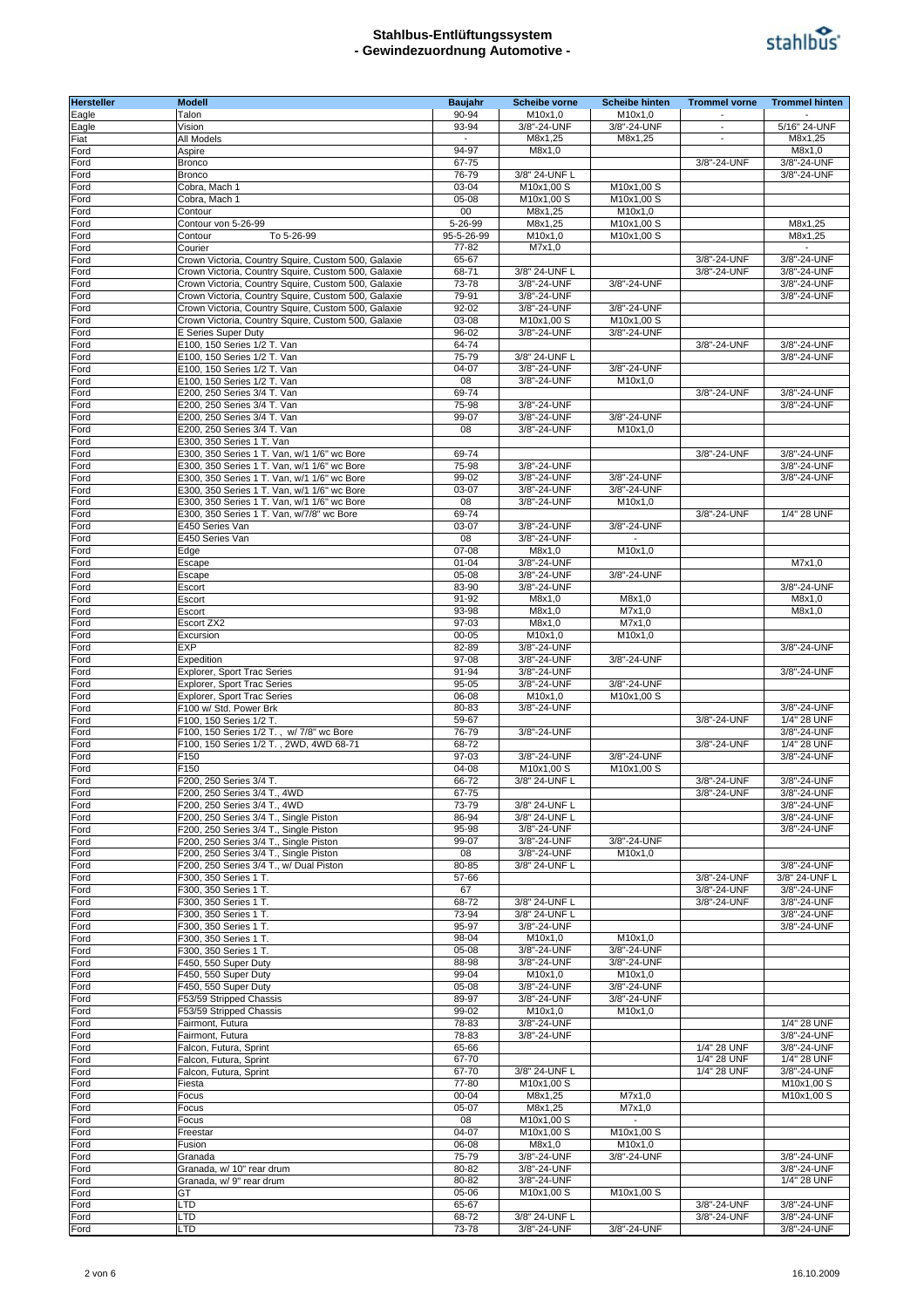

| Hersteller     | <b>Modell</b>                                      | <b>Baujahr</b> | <b>Scheibe vorne</b>         | <b>Scheibe hinten</b>    | <b>Trommel vorne</b>                                 | <b>Trommel hinten</b>                      |
|----------------|----------------------------------------------------|----------------|------------------------------|--------------------------|------------------------------------------------------|--------------------------------------------|
| Ford           | <b>LTD</b>                                         | 79-91          | 3/8"-24-UNF                  |                          |                                                      | 3/8"-24-UNF                                |
| Ford           | LTD                                                | 92-97          | 3/8"-24-UNF                  | 3/8"-24-UNF              |                                                      |                                            |
| Ford           | Maverick                                           | 70-75          | 3/8"-24-UNF                  |                          | 1/4" 28 UNF                                          | 1/4" 28 UNF                                |
| Ford           | Maverick                                           | 76-77          | 3/8"-24-UNF                  |                          |                                                      | 3/8"-24-UNF                                |
| Ford           | Mustang Cobra                                      | 94-98<br>99-02 | M10x1,00 S<br>M10x1,0        | M10x1,00 S<br>M10x1,00 S |                                                      |                                            |
| Ford<br>Ford   | Mustang Cobra<br>Mustang Cobra                     | 99-02          | M10x1,00 S                   | M10x1,00 S               |                                                      |                                            |
| Ford           | Mustang Cobra                                      | 03-04          | M10x1,0                      | M10x1,00 S               |                                                      |                                            |
| Ford           | Mustang, Mustang Cobra                             | 94-98          | 3/8"-24-UNF                  | 3/8"-24-UNF              |                                                      |                                            |
| Ford           | Mustang, Mustang II, SVO                           | 65-67          |                              |                          | 1/4" 28 UNF                                          | 1/4" 28 UNF                                |
| Ford           | Mustang, Mustang II, SVO, 6 cyl                    | 65-70          |                              |                          | 1/4" 28 UNF                                          | 1/4" 28 UNF                                |
| Ford           | Mustang, Mustang II, SVO, 6 cyl                    | 70-71          | 3/8" 24-UNF L                |                          | 1/4" 28 UNF                                          | 1/4" 28 UNF                                |
| Ford           | Mustang, Mustang II, SVO, 6 cyl                    | 72-73          | 3/8" 24-UNF L                |                          | 3/8"-24-UNF                                          | 3/8"-24-UNF                                |
| Ford           | Mustang, Mustang II, SVO, 6 cyl                    | 74-86          | 3/8"-24-UNF                  |                          |                                                      | 1/4" 28 UNF                                |
| Ford           | Mustang, Mustang II, SVO, 8 cyl                    | 68-69          | 3/8" 24-UNF L                |                          | 1/4" 28 UNF                                          | 1/4" 28 UNF                                |
| Ford           | Pinto                                              | $71 - 73$      | 3/8"-24-UNF                  |                          | 1/4" 28 UNF                                          | 1/4" 28 UNF                                |
| Ford           | Pinto                                              | 74-80          | 3/8"-24-UNF                  |                          |                                                      | 1/4" 28 UNF                                |
| Ford           | Probe                                              | 89-97          | M7x1,0                       | M7x1,0                   |                                                      | M8x1,0                                     |
| Ford<br>Ford   | Ranchero<br>Ranchero                               | 70-71<br>72-79 | 3/8" 24-UNF L<br>3/8"-24-UNF |                          | 1/4" 28 UNF                                          | 3/8"-24-UNF<br>3/8"-24-UNF                 |
| Ford           | Ranger, w/ 10" Brk                                 | 90-02          | 3/8"-24-UNF                  |                          |                                                      | 3/8"-24-UNF                                |
| Ford           | Ranger, w/ 10" Brk                                 | 03-04          | 3/8"-24-UNF                  | 3/8"-24-UNF              |                                                      | 5/16" 24-UNF                               |
| Ford           | Ranger, w/ 9" Brk                                  | $90 - 02$      | 3/8"-24-UNF                  |                          |                                                      | 1/4" 28 UNF                                |
| Ford           | Ranger, w/ 9" Brk                                  | 03-04          | 3/8"-24-UNF                  | 3/8"-24-UNF              |                                                      | 3/8"-24-UNF                                |
| Ford           | SVO                                                | 84-86          | 3/8"-24-UNF                  | 3/8"-24-UNF              |                                                      |                                            |
| Ford           | SVO, w/ 10" Brk                                    | 87-90          | 3/8"-24-UNF                  |                          |                                                      | 3/8"-24-UNF                                |
| Ford           | $\overline{SVO}$ , w/ 10" Brk                      | 91-92          | 3/8"-24-UNF                  |                          |                                                      | 1/4" 28 UNF                                |
| Ford           | SVO, w/ 10" Brk                                    | 93             | 3/8"-24-UNF                  | 3/8"-24-UNF              |                                                      | 1/4" 28 UNF                                |
| Ford           | SVO, w/ 9" Brk                                     | 87-90          | 3/8"-24-UNF                  |                          |                                                      | 1/4" 28 UNF                                |
| Ford           | Taurus                                             | 86-88          | M10x1,00 S                   |                          |                                                      | M10x1,00 S                                 |
| Ford           | Taurus                                             | 89-99<br>00-07 | M10x1,00 S<br>M10x1,00 S     | M10x1,00 S<br>M10x1,00 S |                                                      | M10x1,00 S                                 |
| Ford<br>Ford   | Taurus<br>Tempo                                    | 84-97          | 3/8"-24-UNF                  |                          |                                                      | M10x1,0<br>3/8"-24-UNF                     |
| Ford           | Thunderbird                                        | 68-71          | 3/8" 24-UNF L                |                          |                                                      | 3/8"-24-UNF                                |
| Ford           | Thunderbird                                        | 72-76          | 3/8"-24-UNF                  | 3/8"-24-UNF              |                                                      | 3/8"-24-UNF                                |
| Ford           | Thunderbird                                        | 77-79          | 3/8"-24-UNF                  |                          |                                                      | 3/8"-24-UNF                                |
| Ford           | Thunderbird, Turbo Coupe                           | 87-88          | 3/8"-24-UNF                  | M10x1,00 S               |                                                      |                                            |
| Ford           | Thunderbird, Turbo Coupe                           | 89-97          | 3/8"-24-UNF                  | M10x1,00 S               |                                                      | M10x1,00 S                                 |
| Ford           | Thunderbird, Turbo Coupe                           | $02 - 05$      | M10x1,00 S                   | M10x1,00 S               |                                                      |                                            |
| Ford           | Thunderbird, w/ 10" Brk                            | 80-82          | 3/8"-24-UNF                  |                          |                                                      | 3/8"-24-UNF                                |
| Ford           | Thunderbird, w/ 10" Brk                            | 83-88          | 3/8"-24-UNF                  |                          |                                                      | 3/8"-24-UNF                                |
| Ford           | Thunderbird, w/ 9" Brk                             | 83-88          | 3/8"-24-UNF                  |                          |                                                      | 1/4" 28 UNF                                |
| Ford           | Windstar                                           | 95-03          | M10x1,00 S                   | 3/8"-24-UNF              |                                                      | 3/8"-24-UNF                                |
| Geo            | Metro                                              | 89-97          | M10x1,0                      |                          | $\overline{\phantom{a}}$                             | M8x1,25                                    |
| Geo<br>Geo     | Metro Turbo<br>Prizm                               | 89-94<br>89-97 | M10x1,0<br>M7x1,0            | M7x1,0                   | $\overline{\phantom{a}}$<br>$\overline{\phantom{a}}$ | M8x1,25<br>$\mathbf{r}$                    |
| Geo            | Tracker                                            | 89-97          | M10x1,0                      | $\overline{\phantom{a}}$ | $\overline{\phantom{a}}$                             | M10x1,0                                    |
| GMC            | 20 Series PU                                       | 65-78          | 3/8"-24-UNF                  |                          | $\overline{\phantom{a}}$                             | 3/8"-24-UNF                                |
| GMC            | Blazer/Jimmy (full)                                | 71-73          | 3/8"-24-UNF                  | $\overline{\phantom{a}}$ | $\overline{\phantom{a}}$                             | 3/8"-24-UNF                                |
| <b>GMC</b>     | C10 Series PU                                      | 64-73          | 3/8"-24-UNF                  | $\overline{\phantom{a}}$ | $\overline{\phantom{a}}$                             | 3/8"-24-UNF                                |
| <b>GMC</b>     | G30 Series/Van                                     | 71-78          | 3/8"-24-UNF                  | $\overline{\phantom{a}}$ | $\overline{\phantom{a}}$                             | 3/8"-24-UNF                                |
| <b>GMC</b>     | PU/Suburban                                        | 71-78          | 3/8"-24-UNF                  | $\overline{\phantom{a}}$ | $\overline{\phantom{a}}$                             | 3/8"-24-UNF                                |
| Honda          | Accord                                             | 76-87          | M10x1,0                      |                          |                                                      | M8x1,25                                    |
| Honda          | Accord, 4 dr EX 4 cyl                              | 02             | M10x1,0                      | M10x1,0                  |                                                      | M8x1,25                                    |
| Honda          | Accord, DX, LX                                     | 88-89          | M10x1,0                      |                          |                                                      | M8x1,25                                    |
| Honda          | Civic CRX, Del Sol, DX, SI                         | 88-89          | M10x1,0                      |                          |                                                      | M8x1,25                                    |
| Honda          | Civic CRX, Del Sol, HF                             | 85-87<br>84    | M10x1,0                      |                          |                                                      | M8x1.25                                    |
| Honda<br>Honda | Civic CRX, Del Sol, w/1.3L eng<br>Civic exc. wagon | 73-89          | M10x1,0<br>M10x1,0           |                          |                                                      | M8x1,25<br>M8x1,25                         |
| Honda          | Civic exc. wagon, 3 dr & 4 dr DX, LX               | 90-91          | M10x1,0                      |                          |                                                      | M8x1,25                                    |
|                | Civic Wagon                                        | 75-84          | M10x1,0                      |                          |                                                      | M8x1,25                                    |
| Honda<br>Honda | Civic Wagon, 2WD                                   | 85-91          | M10x1,0                      |                          |                                                      | M8x1,25                                    |
| Honda          | Insight                                            | $00 - 02$      | M8x1,25                      |                          |                                                      | M7x1,0                                     |
| Honda          | Insight, Manual Trans                              | 03-06          | M8x1,25                      |                          |                                                      | M7x1,0                                     |
| Honda          | Odyssey                                            | 99-01          | M10x1,00 S                   |                          |                                                      | M8x1,25                                    |
| Honda          | Odyssey                                            | 02-04          | M10x1,00 S                   | M10x1,0                  |                                                      |                                            |
| Honda          | Passport                                           | 94-95          | M7x1,0                       | M7x1,0                   |                                                      |                                            |
| Honda          | Passport                                           | 96-97          | M7x1,0                       | M7x1,0                   |                                                      | M7x1,0                                     |
| Honda          | Passport                                           | 98-01          | M7x1,0                       | M7x1,0                   |                                                      | M10x1,0                                    |
| Honda          | Passport                                           | 02             | $\sim$                       | M7x1,0                   |                                                      | M10x1,0                                    |
| Honda          | Pilot<br>Prelude                                   | 03-08<br>79-82 | M10x1,0<br>M10x1,0           | M10x1,0                  |                                                      | M8x1,25                                    |
| Honda<br>Honda | Prelude, SI                                        | 85-87          | M10x1,0                      | M10x1,0                  |                                                      |                                            |
| Infiniti       | J30                                                | 93-97          | M10x1,0                      | M10x1,0                  | $\overline{\phantom{a}}$                             | $\overline{\phantom{a}}$                   |
| Infiniti       | M30 Coupe                                          | 90-92          | M10x1,0                      | M10x1,0                  | $\overline{\phantom{a}}$                             | $\overline{\phantom{a}}$                   |
| Infiniti       | Q45                                                | 90-97          | M10x1,0                      | M10x1,0                  | $\overline{\phantom{a}}$                             | $\overline{\phantom{a}}$                   |
| Izuzu          | Amigo                                              | 89-96          | M7x1,0                       | M7x1,0                   | $\overline{\phantom{a}}$                             | $\overline{\phantom{a}}$                   |
| Izuzu          | <b>IMark</b>                                       | 81-84          | M10x1,0                      | $\sim$                   | $\overline{\phantom{a}}$                             | M10x1,0                                    |
| Izuzu          | <b>IMark</b>                                       | 85-89          | M7x1,0                       | $\overline{\phantom{a}}$ | $\overline{\phantom{a}}$                             | $\blacksquare$                             |
| Izuzu          | Impulse                                            | 83-89          | M7x1,0                       | M7x1,0                   | $\overline{\phantom{a}}$                             |                                            |
| Izuzu          | Pickup                                             | 81-83          | M7x1,0                       | $\overline{\phantom{a}}$ | $\overline{\phantom{a}}$                             | M10x1,0                                    |
| Izuzu          | Pickup                                             | 84-95          | M7x1,0                       | $\overline{\phantom{a}}$ | $\overline{\phantom{a}}$                             | M7x1,0                                     |
| Izuzu          | Pickup 2, 4WD                                      | 88-95          | M7x1,0                       | M7x1,0                   | $\overline{\phantom{a}}$                             | $\blacksquare$<br>$\overline{\phantom{a}}$ |
| Izuzu<br>Izuzu | Rodeo<br>Trooper II                                | 91-97<br>86-97 | M7x1,0<br>M7x1,0             | M7x1,0<br>M7x1,0         | $\overline{\phantom{a}}$<br>$\overline{\phantom{a}}$ |                                            |
| Jeep           | Cherokee, 10" rear drum                            | 90-98          | 3/8"-24-UNF                  |                          |                                                      | 3/8"-24-UNF                                |
| Jeep           | Cherokee, 10" rear drum                            | 99-01          | 3/8"-24-UNF                  |                          |                                                      | 3/8"-24-UNF                                |
| Jeep           | Cherokee, 9" rear drum                             | 90-98          | 3/8"-24-UNF                  |                          |                                                      | 1/4" 28 UNF                                |
| Jeep           | CJ, DJ                                             | 67-71          |                              |                          | 1/4" 28 UNF                                          | 1/4" 28 UNF                                |
| Jeep           | CJ, DJ                                             | 72-75          |                              |                          | 3/8"-24-UNF                                          | 3/8"-24-UNF                                |
| Jeep           | CJ, DJ                                             | 76-78          | 3/8"-24-UNF                  |                          | 3/8"-24-UNF                                          | 1/4" 28 UNF                                |
| Jeep           | CJ, DJ                                             | 79-80          | 3/8"-24-UNF                  |                          |                                                      | 3/8"-24-UNF                                |
| Jeep           | CJ, DJ                                             | 81-89          | 3/8"-24-UNF                  |                          |                                                      | 1/4" 28 UNF                                |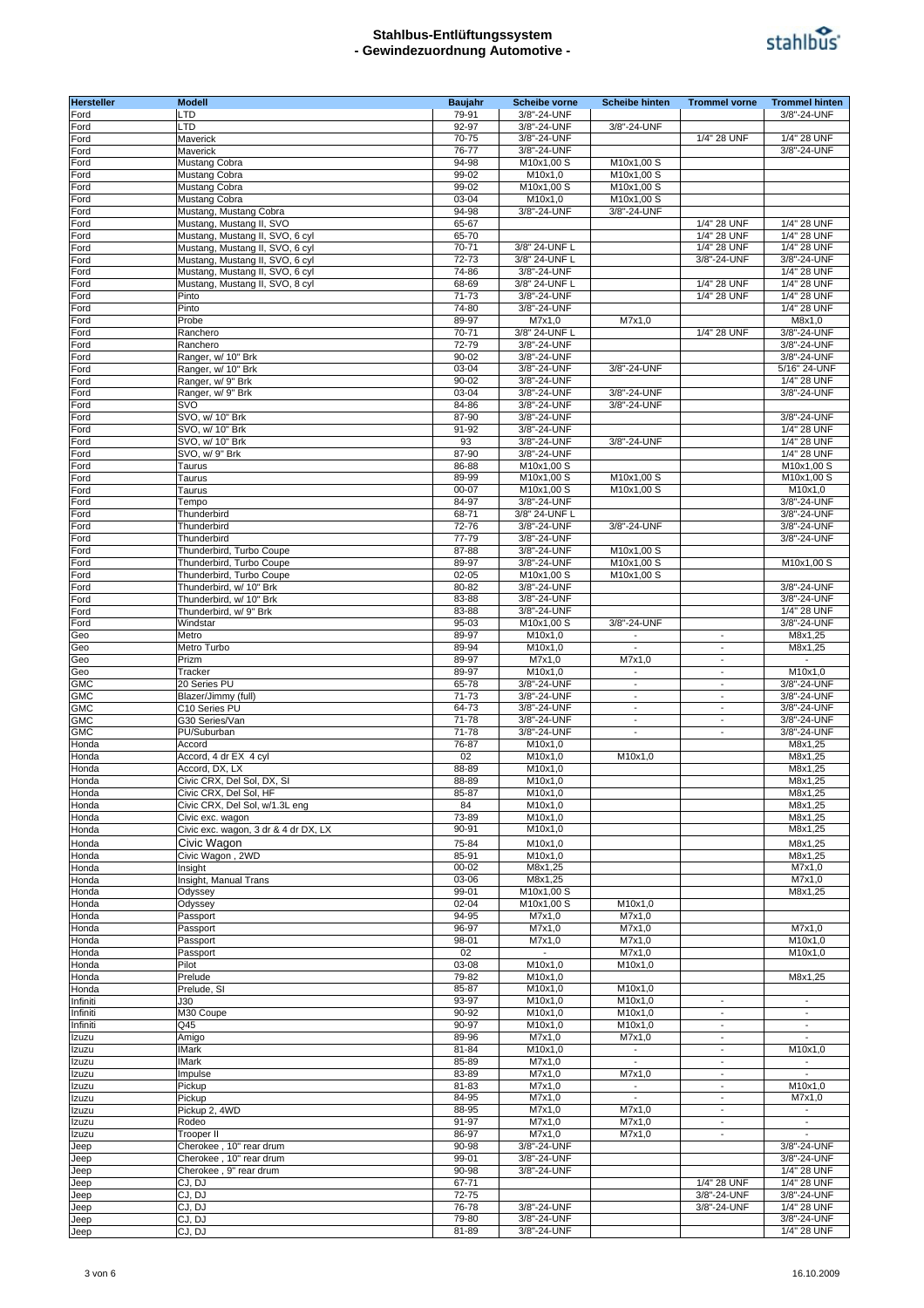

| Hersteller     | <b>Modell</b>                                | <b>Baujahr</b> | <b>Scheibe vorne</b> | <b>Scheibe hinten</b> | <b>Trommel vorne</b>     | <b>Trommel hinten</b>     |
|----------------|----------------------------------------------|----------------|----------------------|-----------------------|--------------------------|---------------------------|
| Jeep           | CJ, DJ                                       | 97-98          | 3/8"-24-UNF          |                       |                          | 1/4" 28 UNF               |
| Jeep           | Comanche Pickup                              | 86-89          | 3/8"-24-UNF          |                       |                          | 1/4" 28 UNF               |
| Jeep           | Comanche Pickup, 10" rear drum               | 90-93          | 3/8"-24-UNF          |                       |                          | 3/8"-24-UNF               |
| Jeep           | Comanche Pickup, 9" rear drum                | 90-93          | 3/8"-24-UNF          |                       |                          | 1/4" 28 UNF               |
| Jeep           | Commander                                    | 06-08          | M10x1,00 S           | M10x1,00 S            |                          |                           |
| Jeep           | Compass                                      | 07-08          | M7x1,0               | M7x1,0                |                          |                           |
| Jeep           | <b>Grand Cherokee</b>                        | 92-93          | 3/8"-24-UNF          |                       |                          | 3/8"-24-UNF               |
| Jeep           | <b>Grand Cherokee</b>                        | 94             | 3/8"-24-UNF          | 3/8"-24-UNF           |                          | 3/8"-24-UNF               |
| Jeep           | <b>Grand Cherokee</b>                        | 95-96          | 3/8"-24-UNF          | 3/8"-24-UNF           |                          |                           |
| Jeep           | <b>Grand Cherokee</b>                        | 97-98          | 3/8"-24-UNF          | 3/8" 24-UNF HD        |                          |                           |
| Jeep           | Grand Cherokee, o.e. caliper replacement     | 99-02          | M10x1,0              |                       |                          | 3/8"-24-UNF               |
| Jeep           | Grand Cherokee, w/o o.e. caliper replacement | 99-02          | 3/8"-24-UNF          |                       |                          | 3/8"-24-UNF               |
| Jeep           | Grand Cherokee, w/o o.e. caliper replacement | 03-04          | M10x1,0              | 3/8"-24-UNF           |                          |                           |
| Jeep           | Grand Cherokee, w/o o.e. caliper replacement | 05-08          | M10x1,00 S           | M10x1,00 S            |                          |                           |
| Jeep           | J10, Gladiator                               | 65-73          |                      |                       | 3/8"-24-UNF              | 3/8"-24-UNF               |
| Jeep           | J10, Gladiator                               | 74-76          | 3/8"-24-UNF          | 3/8"-24-UNF           |                          | 5/16" 24-UNF              |
| Jeep           | J20, Gladiator                               | 65-73          |                      |                       | 3/8"-24-UNF              | 3/8"-24-UNF               |
| Jeep           | Liberty                                      | 02             | 3/8"-24-UNF          |                       |                          |                           |
| Jeep           | Liberty                                      | 03-07          | 3/8"-24-UNF          | 3/8"-24-UNF           |                          |                           |
| Jeep           | Liberty                                      | 08             | M10x1,00 S           |                       |                          |                           |
| Jeep           | Patriot                                      | 07-08          | M7x1,0               | M7x1,0                |                          |                           |
| Jeep           | Scrambler                                    | 81-85          | 3/8"-24-UNF          |                       |                          | 1/4" 28 UNF               |
| Jeep           | Wrangler                                     | 67-71          |                      |                       | 1/4" 28 UNF              | 1/4" 28 UNF               |
| Jeep           | Wrangler                                     | 72-75          |                      |                       | 3/8"-24-UNF              | 3/8"-24-UNF               |
| Jeep           | Wrangler                                     | 76-78          | 3/8"-24-UNF          |                       | 3/8"-24-UNF              | $\overline{1}/4$ " 28 UNF |
| Jeep           | Wrangler                                     | 79-80          | 3/8"-24-UNF          |                       |                          | 3/8"-24-UNF               |
| Jeep           | Wrangler                                     | 81-89          | 3/8"-24-UNF          |                       |                          | 1/4" 28 UNF               |
| Jeep           | Wrangler                                     | 03-05          | 3/8"-24-UNF          | 3/8"-24-UNF           |                          | 5/16" 24-UNF              |
| Jeep           | Wrangler                                     | 06             | 3/8"-24-UNF          | 3/8"-24-UNF           |                          |                           |
| Jeep           | Wrangler                                     | 07-08          | M10x1,00 S           | M10x1,00 S            |                          |                           |
| Lincoln        | Continental                                  | 65-87          | 3/8"-24-UNF          | 3/8"-24-UNF           | $\overline{\phantom{a}}$ | 3/8"-24-UNF               |
| Lincoln        | Continental                                  | 88-95          | M10x1,0              | 3/8"-24-UNF           | $\overline{\phantom{a}}$ | $\overline{\phantom{a}}$  |
| Lincoln        | Continental                                  | 96-97          | M10x1,0              | 3/8"-24-UNF           | $\overline{\phantom{a}}$ |                           |
| Lincoln        | Lincoln                                      | 65-90          | 3/8"-24-UNF          | 3/8"-24-UNF           | $\overline{\phantom{a}}$ | 3/8"-24-UNF               |
| Lincoln        | Mark III-VIII                                | 68-89          | 3/8"-24-UNF          | 3/8"-24-UNF           | $\overline{\phantom{a}}$ | 3/8"-24-UNF               |
| Lincoln        | Mark III-VIII                                | 93-97          | M10x1,0              | 3/8"-24-UNF           | $\overline{a}$           |                           |
| Lincoln        | Mark III-VIII                                | 90-92          | 3/8"-24-UNF          | M10x1,0               | $\overline{\phantom{a}}$ | $\overline{\phantom{a}}$  |
| Lincoln        | Town Car                                     | 65-90          | 3/8"-24-UNF          | 3/8"-24-UNF           | $\overline{\phantom{a}}$ | 3/8"-24-UNF               |
| Lincoln        | Town Car                                     | 91-94          | 3/8"-24-UNF          | M10x1,0               | $\overline{a}$           |                           |
| Lincoln        | Town Car                                     | 95-97          | 3/8"-24-UNF          | 3/8"-24-UNF           | $\overline{\phantom{a}}$ | $\overline{\phantom{a}}$  |
| Lincoln        | Varsailles                                   | 77-80          | 3/8"-24-UNF          | 3/8"-24-UNF           | $\overline{a}$           | $\blacksquare$            |
| Mazda          | 323                                          | 86             | M8x1,0               | M7x1,0                |                          |                           |
| Mazda          | 323                                          | 87-89          | M8x1,0               | M8x1,0                |                          |                           |
| Mazda          | 323                                          | 90-94          | M8x1,0               | M7x1,0                |                          |                           |
| Mazda          | 626                                          | 79-82          | M8x1,0               |                       |                          | $\overline{\phantom{a}}$  |
| Mazda          | 626                                          | 83-85          | M7x1,0               |                       |                          |                           |
| Mazda          | 626                                          | 86-94          | M7x1,0               | M7x1,0                |                          | $\overline{\phantom{a}}$  |
| Mazda          | 626                                          | 95-02          | M7x1,0               | M7x1,0                |                          | M7x1,0                    |
| Mazda          | 929                                          | 88-91          | M8x1,0               | M7x1,0                |                          |                           |
| Mazda          | 929                                          | 92-95          | M7x1,0               | M7x1,0                |                          |                           |
| Mazda          | B1800, B2000, B2200, B2600                   | 76-93          | M7x1.0               |                       |                          | M7x1,0                    |
| Mazda          | B2300, B3000, B4000, 10" Brk                 | 95-02          | 3/8"-24-UNF          |                       |                          | 3/8"-24-UNF               |
| Mazda          | B2300, B3000, B4000, 9" Brk                  | 95-02          | 3/8"-24-UNF          |                       |                          | 1/4" 28 UNF               |
| Mazda          | B2300, B3000, B4000, 9" Brk                  | 03-08          | 3/8"-24-UNF          |                       |                          | 3/8"-24-UNF               |
| Mazda          | CX-7                                         | 07-08          | M8x1,0               | M10x1,0               |                          |                           |
| Mazda          | CX-9                                         | 07-08          | M8x1,0               | M10x1.0               |                          |                           |
| Mazda          | GLC, exc. wagon                              | 81-85          | M8x1.0               |                       |                          |                           |
| Mazda          | GLC, wagon                                   | 81-85          | M7x1,0               |                       |                          | $\overline{\phantom{a}}$  |
| Mazda          | GLC, wagon                                   | 86             | M7x1,0               |                       |                          | $\overline{\phantom{a}}$  |
| Mazda          | Mazda 3                                      | 04-05          |                      | M10x1,00 S            |                          |                           |
| Mazda          | Mazda 3, Turbo                               | 07-08          | M10x1,00 S           | M10x1,00 S            |                          |                           |
| Mazda          | Mazda 5                                      | 06-08          | M8x1,25              | M10x1,00 S            |                          |                           |
| Mazda          | Mazda 6                                      | 03-05          | M8x1,0               | M7x1,0                |                          |                           |
| Mazda          | Mazda 6, exc. Mazda Speed                    | 06             | M8x1,0               | M8x1,0                |                          |                           |
| Mazda          | Mazda 6, exc. Mazda Speed                    | 07             | M8x1,0               | M10x1,0               |                          |                           |
| Mazda          | Mazda 6, Mazda Speed                         | 06             | M8x1,25              | M10x1,0               |                          |                           |
| Mazda          | Mazda 6, Mazda Speed                         | 07             | M8x1,25              | M10x1,0               |                          |                           |
| Mazda          | Mazda 6, Mazda Speed                         | 08             | M8x1,0               | M10x1,0               |                          |                           |
| Mazda          | Miata, MX-5                                  | 90-05          | M8x1,0               | M7x1,0                |                          |                           |
| Mazda          | Miata, MX-6                                  | 06-08          | M8x1,0               | M8x1,25               |                          |                           |
| Mazda          | Millenia                                     | 95-02          | M7x1,0               | M7x1,0                |                          |                           |
|                | MPV Van                                      | 89-92          | M8x1,0               |                       |                          |                           |
| Mazda          | MPV Van                                      | 93-98          | M8x1,0               | M7x1,0                |                          | $\overline{\phantom{a}}$  |
| Mazda          | MPV Van                                      | 99-03          | M8x1,0               |                       |                          | $\overline{\phantom{a}}$  |
| Mazda          |                                              |                |                      |                       |                          |                           |
| Mazda<br>Mazda | MPV Van<br>$MX-3$                            | 04-06<br>92-95 | M8x1,0<br>M8x1,0     | M10x1,0<br>M7x1,0     |                          | M8x1,0                    |
|                | MX-6                                         | 88-97          |                      |                       |                          | M7x1,0                    |
| Mazda          |                                              | 90-98          | M7x1,0               | M7x1,0                |                          | M8x1,0                    |
| Mazda          | Protege, Protege 5                           |                | M8x1,0               | M7x1,0                |                          |                           |
| Mazda          | Protege, Protege 5, 1.6L eng                 | 99-00          | M8x1,0               |                       |                          | M8x1,0                    |
| Mazda          | Protege, Protege 5, 1.6L eng                 | 01             | M8x1,0               | M7x1,0                |                          | M8x1,0                    |
| Mazda          | Protege, Protege 5, 1.8L eng                 | 99-00          | M7x1,0               |                       |                          | M8x1,0                    |
| Mazda          | Protege, Protege 5, 2.0L eng                 | 01             | M7x1,0               | M7x1,0                |                          | M8x1,0                    |
| Mazda          | Protege, Protege 5, 2.0L eng                 | 02-03          | M7x1,0               | M7x1,0                |                          | $\sim$                    |
| Mazda          | <b>RX-7</b>                                  | 78-80          | M7x1,0               |                       |                          | M7x1,0                    |
| Mazda          | <b>RX-7</b>                                  | 81-85          | M7x1,0               | M7x1,0                |                          | M7x1,0                    |
| Mazda          | RX-7, Heavy Duty                             | 86-88          | M8x1,0               | M7x1,0                |                          |                           |
| Mazda          | RX-7, Standard Duty                          | 86-88          | M7x1,0               | M7x1,0                |                          |                           |
| Mazda          | RX-7, w/ Turbo                               | 89-90          | M7x1,0               | M7x1,0                |                          |                           |
| Mazda          | RX-7, w/ Turbo                               | 91-92          | M8x1,0               | M7x1,0                |                          |                           |
| Mazda          | RX-7, w/o Turbo                              | 89-90          | M8x1,0               | M7x1,0                |                          |                           |
| Mazda          | RX-7, w/o Turbo                              | 91-92          | M7x1,0               | M7x1,0                |                          |                           |
| Mazda          | RX-7, w/o Turbo                              | 93-95          | M8x1,0               | M7x1,0                |                          |                           |
| Mazda          | RX8                                          | 04-08          | M8x1,0               | M10x1,0               |                          |                           |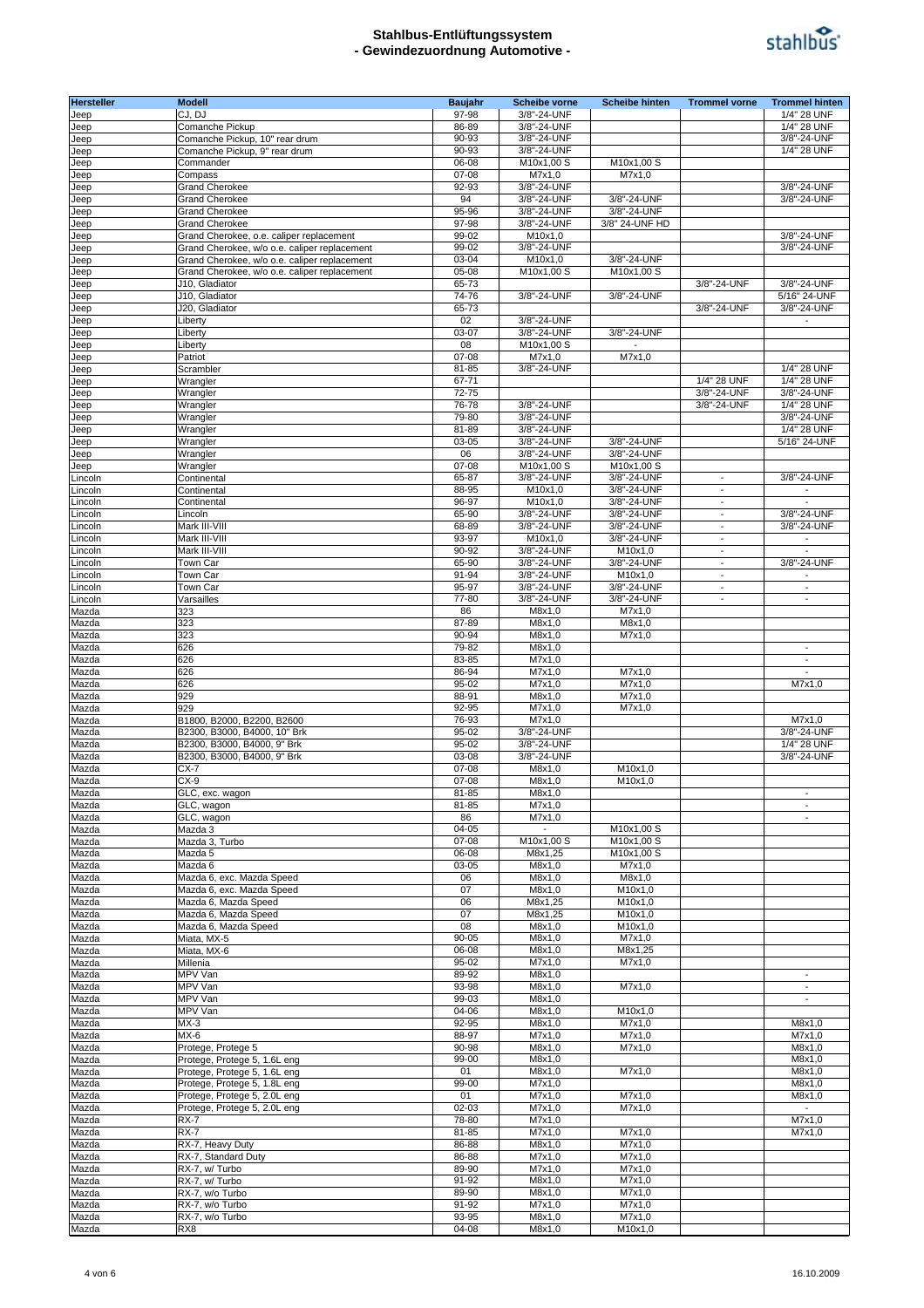

| Hersteller                     | <b>Modell</b>                            | <b>Baujahr</b>         | <b>Scheibe vorne</b>             | <b>Scheibe hinten</b>                      | <b>Trommel vorne</b>                                 | <b>Trommel hinten</b>                                |
|--------------------------------|------------------------------------------|------------------------|----------------------------------|--------------------------------------------|------------------------------------------------------|------------------------------------------------------|
| Mazda<br>Mazda                 | Tribute<br>Tribute                       | $01 - 04$<br>$05 - 08$ | 3/8"-24-UNF<br>3/8"-24-UNF       | 3/8"-24-UNF                                |                                                      | M7x1,0                                               |
| Mercedes                       | All                                      | All                    | M8x1,25 XL                       | M8x1,25 XL                                 | $\overline{\phantom{a}}$                             | $\overline{\phantom{a}}$                             |
| Mercury                        | Capri                                    | 71-77                  | M10x1,00 S                       |                                            | $\mathbf{r}$                                         |                                                      |
| Mercury                        | Capri                                    | 80-88                  | 3/8"-24-UNF                      | $\overline{\phantom{a}}$                   |                                                      | 1/4" 28 UNF                                          |
| Mercury                        | Cougar                                   | 67-73                  | 3/8"-24-UNF                      | $\blacksquare$                             | 1/4" 28 UNF                                          | 1/4" 28 UNF                                          |
| Mercury                        | Cougar                                   | $\overline{7}$ 4-88    | 3/8"-24-UNF                      |                                            | $\overline{\phantom{a}}$                             | 3/8"-24-UNF                                          |
| Mercury                        | Cougar                                   | 89-91                  | M10x1,0                          | M10x1,0                                    | $\overline{\phantom{a}}$                             | 1/4" 28 UNF                                          |
| Mercury<br>Mercury             | Cougar<br>Marquis                        | 92-97<br>65-97         | 3/8"-24-UNF<br>3/8"-24-UNF       | M10x1,0<br>3/8"-24-UNF                     | $\overline{\phantom{a}}$<br>$\overline{\phantom{a}}$ | M10x1,0<br>3/8"-24-UNF                               |
| Mercury                        | Milan                                    | 06-08                  | M8x1,0                           | M10x1,0                                    |                                                      |                                                      |
| Mercury                        | Mountaineer                              | 96-97                  | 3/8"-24-UNF                      | 3/8"-24-UNF                                | $\overline{\phantom{a}}$                             | 3/8"-24-UNF                                          |
| Mercury                        | Mystique                                 | 95-97                  | M10x1,0                          | M10x1,00 S                                 | $\overline{\phantom{a}}$                             | M8x1,25                                              |
| Mercury                        | Sable                                    | 86-97                  | M10x1,0                          | M10x1,0                                    | $\overline{\phantom{a}}$                             | M10x1,0                                              |
| Merkur                         | Scorpio                                  | 88-90                  | M10x1,0                          | M10x1,0                                    | $\overline{a}$                                       | $\blacksquare$                                       |
| Merkur                         | XR4TI                                    | 85-89                  | M10x1,0                          | $\overline{\phantom{a}}$                   | $\overline{\phantom{a}}$                             | $\overline{a}$                                       |
| ΜG<br>ΜG                       | <b>MG Midget</b><br><b>MGA</b>           | 72-76<br>60            | 3/8"-24-UNF<br>3/8"-24-UNF       | $\overline{\phantom{a}}$<br>$\blacksquare$ | $\overline{\phantom{a}}$<br>$\overline{\phantom{a}}$ | 1/4" 28 UNF<br>3/8"-24-UNF                           |
| МG                             | <b>MGB</b>                               | 63-80                  | 3/8"-24-UNF                      | $\overline{\phantom{a}}$                   | $\overline{\phantom{a}}$                             | 1/4" 28 UNF                                          |
| ΜG                             | <b>MGC</b>                               | 69                     | 3/8"-24-UNF                      | $\overline{a}$                             | $\overline{\phantom{a}}$                             | 3/8" 24-UNF HD                                       |
| Mitsubishi                     | 3000GT 2WD                               | 91-93                  | M10x1,0                          | M10x1,0                                    | $\overline{\phantom{a}}$                             |                                                      |
| Mitsubishi                     | 3000GT VR4, 4WD / 4WS                    | 1/91-5/93              | M10x1,0                          | M7x1,0                                     | $\overline{\phantom{a}}$                             | $\overline{\phantom{a}}$                             |
| Mitsubishi                     | Diamante                                 | 92-97                  | M10x1,0                          | M10x1,0                                    | $\overline{\phantom{a}}$                             | $\overline{\phantom{a}}$                             |
| Mitsubishi                     | Eclipse                                  | 89-94                  | M10x1,0                          | M10x1,0                                    | $\overline{\phantom{a}}$                             | $\overline{\phantom{a}}$                             |
| Mitsubishi<br>Mitsubishi       | EclipseGS, RS, GSXX<br>Galant            | 95-97<br>89-93         | M7x1,0<br>M10x1,0                | M7x1,0<br>M10x1,0                          | $\overline{a}$<br>$\overline{\phantom{a}}$           | $\overline{\phantom{a}}$<br>$\centerdot$             |
| Mitsubishi                     | Montero/Montero Sport                    | 84-96                  | $\overline{M}$ 10x1,0            | M7x1,0                                     | $\overline{\phantom{a}}$                             | $\overline{\phantom{a}}$                             |
| Mitsubishi                     | Pickup/ Van                              | 87-97                  | M10x1,0                          | $\blacksquare$                             | $\overline{\phantom{a}}$                             | M10x1,0                                              |
| Nissan/Datsun                  | 200SX                                    | 83-88                  | M10x1,0                          |                                            | $\mathbf{r}$                                         | M10x1,0                                              |
| Nissan/Datsun                  | 200SX                                    | 88-97                  | M10x1,0                          | M10x1,0                                    | $\overline{\phantom{a}}$                             | $\overline{\phantom{a}}$                             |
| Nissan/Datsun                  | 200SX 6 cyl                              | 80-86                  | M10x1.0                          | M10x1,0                                    | $\overline{\phantom{a}}$                             | $\overline{\phantom{a}}$                             |
| Nissan/Datsun                  | 240SX                                    | 89-97                  | M10x1,0                          | M10x1,0                                    | $\overline{\phantom{a}}$                             | $\overline{\phantom{a}}$                             |
| Nissan/Datsun<br>Nissan/Datsun | Altima<br>Maxima                         | 93-97<br>84-97         | M10x1,0<br>M10x1,0               | M10x1,0<br>M10x1,0                         | $\overline{\phantom{a}}$<br>$\overline{\phantom{a}}$ | M7x1,0<br>M7x1,0                                     |
| Nissan/Datsun                  | Pathfinder                               | 86-97                  | M10x1,0                          | M10x1,0                                    | $\overline{a}$                                       | $\overline{\phantom{a}}$                             |
| Nissan/Datsun                  | Pickup 2WD                               | 77-96                  | M10x1,0                          | $\overline{\phantom{a}}$                   | $\overline{\phantom{a}}$                             | $\overline{\phantom{a}}$                             |
| Nissan/Datsun                  | Pickup 4WD                               | 77-96                  | $\overline{M}$ 10x1,0            | $\overline{\phantom{a}}$                   | $\overline{\phantom{a}}$                             | $\overline{\phantom{a}}$                             |
| Nissan/Datsun                  | Quest                                    | 93-97                  | 3/8"-24-UNF                      |                                            | $\overline{\phantom{a}}$                             |                                                      |
| Nissan/Datsun                  | Sentra                                   | 83-97                  | M10x1,0                          | M10x1,0                                    | $\overline{\phantom{a}}$                             | M7x1,0                                               |
| Nissan/Datsun                  | Stanza                                   | 87-92                  | M10x1,0                          | M10x1,0                                    | $\overline{\phantom{a}}$<br>$\overline{a}$           | $\overline{\phantom{a}}$                             |
| Nissan/Datsun<br>Nissan/Datsun | Z-Car<br>Z-Car                           | 69-78<br>79-96         | M10x1,0<br>M10x1,0               | M10x1,0                                    | $\overline{\phantom{a}}$                             | M7x1,0<br>$\sim$                                     |
| Oldsmobile                     | Olds 98                                  | 65-69                  | 3/8"-24-UNF                      |                                            | 3/8"-24-UNF                                          | 3/8"-24-UNF                                          |
| Plymouth                       | <b>Breeze</b>                            | 96-97                  | 3/8"-24-UNF                      | 3/8"-24-UNF                                |                                                      | 5/16" 24-UNF                                         |
| Plymouth                       | Colt                                     | 89-91                  | M7x1,0                           |                                            | $\overline{\phantom{a}}$                             | M7x1,0                                               |
| Plymouth                       | Colt                                     | 92-94                  | M7x1,0                           | M7x1,0                                     | $\overline{\phantom{a}}$                             | M7x1,0                                               |
| Plymouth                       | Colt/Colt Turbo                          | 83-88                  | M <sub>10</sub> x <sub>1,0</sub> |                                            | $\overline{\phantom{a}}$                             | M10x1,0                                              |
| Plymouth<br>Pontiac            | Laser<br>Firebird/TA w/HD                | 91-94<br>88-93         | M10x1,0                          | M10x1,0                                    | $\overline{\phantom{a}}$<br>$\overline{\phantom{a}}$ | $\overline{\phantom{a}}$                             |
| Pontiac                        | Phoenix                                  | 78-79                  | 3/8"-24-UNF                      | $\overline{\phantom{a}}$                   | $\overline{\phantom{a}}$                             | M8x1,25                                              |
| Pontiac                        | Phoenix                                  | 78-79                  | 3/8"-24-UNF                      | $\overline{\phantom{a}}$                   |                                                      |                                                      |
| Pontiac                        | Sunbird                                  | 76-80                  | 3/8"-24-UNF                      | $\overline{\phantom{a}}$                   | $\overline{\phantom{a}}$                             | 3/8"-24-UNF                                          |
| Porsche                        | 911                                      | 69-75                  | M7x1,0                           | M7x1,0                                     | $\blacksquare$                                       | $\overline{\phantom{a}}$                             |
| Porsche                        | 911                                      | 75-89                  | M8x1,25 XL                       | M7x1,0                                     | $\overline{a}$                                       | $\overline{\phantom{a}}$                             |
| Porsche                        | 928                                      | 87-09                  | M10x1,00 S                       | M10x1,00 S                                 | $\overline{a}$                                       | $\overline{a}$                                       |
| Porsche<br>Porsche             | 928<br>928                               | 82-1/86<br>2/86-94     | M7x1,0<br>M10x1,00 S             | M7x1,0<br>M7x1,0                           | $\overline{\phantom{a}}$                             | $\overline{a}$                                       |
| Porsche                        | 911 Carrera 2,4                          | 89-94                  | M10x1,00 S                       | M10x1,00 S                                 | $\overline{\phantom{a}}$                             | $\overline{\phantom{a}}$                             |
| Porsche                        | 911 Turbo                                | 91-94                  | M10x1,00 S                       | M10x1,00 S                                 | $\overline{\phantom{a}}$                             | $\overline{\phantom{a}}$                             |
| Porsche                        | 914-4                                    | 70-76                  | M7x1,0                           | M7x1,0                                     | $\overline{\phantom{a}}$                             | $\overline{\phantom{a}}$                             |
| Porsche                        | 924 (5 bolt)                             | 79-82                  | M7x1,0                           | M7x1,0                                     | $\overline{\phantom{a}}$                             | $\overline{\phantom{a}}$                             |
| Porsche                        | 924 (4 bolt)                             | 76-82                  | M7x1,0                           | M7x1,0                                     | $\overline{\phantom{a}}$                             | $\overline{\phantom{a}}$                             |
| Porsche                        | 944 Turbo, S2                            | 86-91                  | M10x1,00 S<br>M10x1,00 S         | M10x1,00 S                                 | $\overline{\phantom{a}}$<br>$\overline{\phantom{a}}$ | $\blacksquare$<br>$\overline{\phantom{a}}$           |
| Porsche<br>SAAB                | 944S, 944<br>99                          | 89<br>68-80            | M10x1,00 S                       | M7x1,0<br>M10x1,00 S                       | $\overline{\phantom{a}}$                             | $\overline{\phantom{a}}$                             |
| SAAB                           | 900                                      | 79-87                  | M10x1,00 S                       | M10x1,00 S                                 | $\overline{\phantom{a}}$                             | $\blacksquare$                                       |
| SAAB                           | 900                                      | 88-97                  | M8x1,25                          | M7x1,0                                     | $\overline{a}$                                       | $\overline{\phantom{a}}$                             |
| SAAB                           | 9000                                     | 86-89                  | M10x1,00 S                       | M10x1,00 S                                 | $\overline{\phantom{a}}$                             | $\overline{\phantom{a}}$                             |
| SAAB                           | 9000                                     | 90-97                  | M7x1,0                           | M7x1,0                                     | $\overline{\phantom{a}}$                             | $\overline{a}$                                       |
| Saturn                         | Aura                                     | 07-08<br>03-07         | M10x1,0                          | M10x1,0                                    |                                                      |                                                      |
| Saturn<br>Saturn               | ION Series<br>LS, LW, L300, LW300 Series | 00-04                  | M10x1,0<br>M8x1,25               | M7x1,0                                     |                                                      | M7x1,0                                               |
| Saturn                         | LS, LW, L300, LW300 Series               | 05                     | M8x1,25                          | M7x1,0                                     |                                                      |                                                      |
| Saturn                         | Outlook                                  | 07-08                  | M10x1,00 S                       | M10x1,00 S                                 |                                                      |                                                      |
| Saturn                         | SC, SL, SW Series                        | 91-98                  | M10x1,0                          | M10x1,0                                    |                                                      | M7x1,0                                               |
| Saturn                         | SC, SL, SW Series                        | 99-02                  | M10x1,0                          |                                            |                                                      | M7x1,0                                               |
| Saturn                         | Sky                                      | 07-08                  | M10x1,0                          | M10x1,00 S                                 |                                                      |                                                      |
| Saturn<br>Saturn               | VUE<br><b>VUE</b>                        | 02-04<br>05-07         | M8x1,25<br>M10x1,00 S            |                                            |                                                      | M10x1,00 S<br>$\overline{\phantom{a}}$               |
| Saturn                         | VUE                                      | 08                     | M10x1,00 S                       | M10x1,00 S                                 |                                                      |                                                      |
| Sterling                       | ALL                                      | 91-97                  | M10x1,00 S                       | M10x1,00 S                                 | $\overline{\phantom{a}}$                             |                                                      |
| Subaru                         | Impreza                                  | 93-96                  | M10x1,0                          | M10x1,0                                    | $\overline{\phantom{a}}$                             | M10x1,0                                              |
| Subaru                         | Justy                                    | 89-94                  | M10x1,0                          | $\overline{\phantom{a}}$                   | $\blacksquare$                                       | M10x1,0                                              |
| Subaru                         | Justy                                    | 87-88                  | M7x1,0                           |                                            | $\overline{\phantom{a}}$                             |                                                      |
| Subaru                         | Legacy                                   | 90-96                  | M10x1,0                          | M10x1,0                                    | $\overline{\phantom{a}}$                             | $\overline{\phantom{a}}$                             |
| Subaru<br>Subaru               | Legacy<br>Outback                        | 97<br>96               | M7x1,0<br>M10x1,0                | M10x1,0<br>M10x1,0                         | $\overline{\phantom{a}}$<br>$\overline{\phantom{a}}$ | $\overline{\phantom{a}}$<br>$\overline{\phantom{a}}$ |
| Subaru                         | Outback                                  | 97                     | M7x1,0                           | M10x1,0                                    | $\blacksquare$                                       | $\overline{\phantom{a}}$                             |
| Subaru                         | <b>SVX</b>                               | 92-97                  | M10x1,0                          | M10x1,0                                    | $\overline{\phantom{a}}$                             | $\overline{\phantom{a}}$                             |
| Suzuki                         | Samurai                                  | 86-95                  | M10x1,0                          | $\overline{\phantom{a}}$                   | $\overline{\phantom{a}}$                             | $\overline{\phantom{a}}$                             |
| Suzuki                         | Sidekick                                 | 89-96                  | M10x1,0                          |                                            | $\overline{\phantom{a}}$                             | $\overline{\phantom{a}}$                             |
| Suzuki                         | Swift                                    | 89-95                  | M10x1,0                          | M10x1,0                                    | $\overline{\phantom{a}}$                             | $\overline{\phantom{a}}$                             |
| Toyota                         | 4 Runner                                 | 84-91                  | M10x1,0                          |                                            |                                                      | M7x1,0                                               |